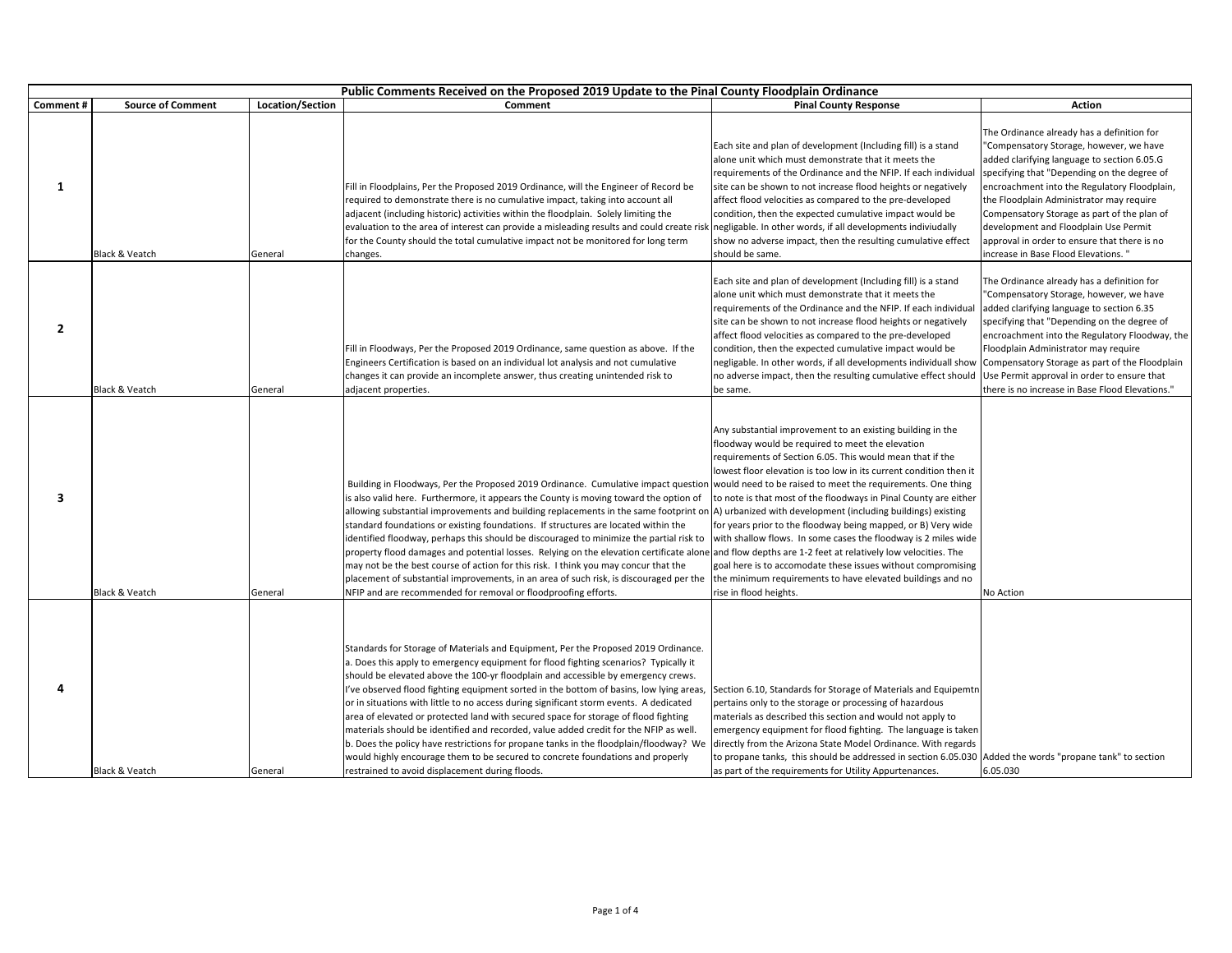|          | Public Comments Received on the Proposed 2019 Update to the Pinal County Floodplain Ordinance |                      |                                                                                                                                                                                                                                                                                                                                                                                                                                                                                                                            |                                                                                                                                                                                                                                                                                                                                                                                                                                                                                                                                                                                                                                                                                                                                                                                                                                                                                                                                                                                                                                                                                                                                                                                                                   |                                                                                                                                                                                                                                                                                                                                                                                                                                                                                                                                                                                                                                                  |  |
|----------|-----------------------------------------------------------------------------------------------|----------------------|----------------------------------------------------------------------------------------------------------------------------------------------------------------------------------------------------------------------------------------------------------------------------------------------------------------------------------------------------------------------------------------------------------------------------------------------------------------------------------------------------------------------------|-------------------------------------------------------------------------------------------------------------------------------------------------------------------------------------------------------------------------------------------------------------------------------------------------------------------------------------------------------------------------------------------------------------------------------------------------------------------------------------------------------------------------------------------------------------------------------------------------------------------------------------------------------------------------------------------------------------------------------------------------------------------------------------------------------------------------------------------------------------------------------------------------------------------------------------------------------------------------------------------------------------------------------------------------------------------------------------------------------------------------------------------------------------------------------------------------------------------|--------------------------------------------------------------------------------------------------------------------------------------------------------------------------------------------------------------------------------------------------------------------------------------------------------------------------------------------------------------------------------------------------------------------------------------------------------------------------------------------------------------------------------------------------------------------------------------------------------------------------------------------------|--|
| Comment# | <b>Source of Comment</b>                                                                      | Location/Section     | Comment                                                                                                                                                                                                                                                                                                                                                                                                                                                                                                                    | <b>Pinal County Response</b>                                                                                                                                                                                                                                                                                                                                                                                                                                                                                                                                                                                                                                                                                                                                                                                                                                                                                                                                                                                                                                                                                                                                                                                      | <b>Action</b>                                                                                                                                                                                                                                                                                                                                                                                                                                                                                                                                                                                                                                    |  |
| 5        |                                                                                               |                      | Use of above ground structures, Per the Proposed 2019 Ordinance. It is my<br>assumption this proposed change is intended to prohibit the construction of new<br>structures while grandfathering any existing features into the County portfolio. Is<br>grandfathering addressed in detail with limitations? With respect to previous<br>inspections, there are sizeable berms/levee like features that currently exist and create<br>risk with their above ground impoundment on agricultural properties. Is the intent of | The use of above ground flood control structures to protect<br>residential properties comes at a significant cost and with a<br>significant risk to Pinal County. In addition to the residual flood<br>risk associated with these types of structures, there are also<br>increased operation and maintenance requirements,<br>certification and permitting requirements, as well as<br>requirements for insurance, among other things. Currently in<br>Pinal County there are 2 certified Levees and several dams.<br>These existing structures would not be impacted by this section<br>of the Ordinance. Pinal County has received very few of these<br>proposals in the past. The intent here is not to prevent these<br>types of projects outright, but instead to bring them to the<br>attention of the Board so that the elected officials have an<br>opportunity to review the proposal and understand the risks,<br>financial implications, advantages, and disadvantages that<br>come with protecting residential properties from flooding using authorized by the Flood Control Board of<br>levees. dams, berms, etc. In this way, the Board would make an Directors, shall meet all applicable Federal | Change section 6.20.40 from "protect new<br>residential structures or residential lots from<br>flooding or to revise the current FIRM panels is<br>prohibited unless specifically authorized by the<br>Flood Control District Board of Directors." to<br>"protect new residential structures or<br>residential lots from flooding or to revise the<br>current FIRM panels requires specific<br>authorization by the Flood Control District Board<br>of Directors before a plan of development,<br>Floodplain Use Permit, Conditional Letter of Map<br>Revision, or Letter of Map Revision will be<br>approved. Such flood control structures, if |  |
|          | Mark Fountain, PE, CFM, ENV SP                                                                |                      | this ordinance to defer the need for additional insurance, inspection programs,                                                                                                                                                                                                                                                                                                                                                                                                                                            | informed decision on this issue rather than the FLoodplain                                                                                                                                                                                                                                                                                                                                                                                                                                                                                                                                                                                                                                                                                                                                                                                                                                                                                                                                                                                                                                                                                                                                                        | Emergency Management Agency (FEMA) and                                                                                                                                                                                                                                                                                                                                                                                                                                                                                                                                                                                                           |  |
|          | with Black & Veatch                                                                           | Section 6.20.040     | minimize risk, or other?                                                                                                                                                                                                                                                                                                                                                                                                                                                                                                   | Administrator.                                                                                                                                                                                                                                                                                                                                                                                                                                                                                                                                                                                                                                                                                                                                                                                                                                                                                                                                                                                                                                                                                                                                                                                                    | Army Corps of Engineers engineering standards.'                                                                                                                                                                                                                                                                                                                                                                                                                                                                                                                                                                                                  |  |
|          |                                                                                               | Section 1.25.030, pg | Change to "stream channels, natural protective barriers, and other riparian areas,                                                                                                                                                                                                                                                                                                                                                                                                                                         | Additional wording added. This is consistent with the                                                                                                                                                                                                                                                                                                                                                                                                                                                                                                                                                                                                                                                                                                                                                                                                                                                                                                                                                                                                                                                                                                                                                             | Added the words "and other riparian areas" to                                                                                                                                                                                                                                                                                                                                                                                                                                                                                                                                                                                                    |  |
| 6        | Arizona Game and Fish Department                                                              |                      | which help"                                                                                                                                                                                                                                                                                                                                                                                                                                                                                                                | definitions as well as section 5.05.070                                                                                                                                                                                                                                                                                                                                                                                                                                                                                                                                                                                                                                                                                                                                                                                                                                                                                                                                                                                                                                                                                                                                                                           | section 1.25.030                                                                                                                                                                                                                                                                                                                                                                                                                                                                                                                                                                                                                                 |  |
| 7        | Arizona Game and Fish Department Section 2.05, pg 7                                           |                      | Edit definition of Areas Drainage Master Study (ADMS): "identify potential flood hazard issues or concerns. These issues can be a supplement to an<br>areas, drainage problems, riparian areas, and recommended solutions"                                                                                                                                                                                                                                                                                                 | An ADMS is performed specifically for Hydrologic and Hydraulic<br>purposes and would not include identifying environmental<br>ADMS, however, they are typically studied separately.                                                                                                                                                                                                                                                                                                                                                                                                                                                                                                                                                                                                                                                                                                                                                                                                                                                                                                                                                                                                                               | No Action                                                                                                                                                                                                                                                                                                                                                                                                                                                                                                                                                                                                                                        |  |
| 8        |                                                                                               |                      | Don't use "watershed" in this first senence if you are also defining a draingage area as                                                                                                                                                                                                                                                                                                                                                                                                                                   |                                                                                                                                                                                                                                                                                                                                                                                                                                                                                                                                                                                                                                                                                                                                                                                                                                                                                                                                                                                                                                                                                                                                                                                                                   | Changed the definition of drainage area to state<br>"contributing area of land" instead of                                                                                                                                                                                                                                                                                                                                                                                                                                                                                                                                                       |  |
|          | Arizona Game and Fish Department                                                              | Section 2.05, pg 10  | a watershed.                                                                                                                                                                                                                                                                                                                                                                                                                                                                                                               | Noted                                                                                                                                                                                                                                                                                                                                                                                                                                                                                                                                                                                                                                                                                                                                                                                                                                                                                                                                                                                                                                                                                                                                                                                                             | "watershed."                                                                                                                                                                                                                                                                                                                                                                                                                                                                                                                                                                                                                                     |  |
| 9        | Arizona Game and Fish Department Section 2.05, pg 16                                          |                      | Should be "Perennial Stream". Other two classifications in these definitions are<br>'intermitent stream" and "ephemeral stream."                                                                                                                                                                                                                                                                                                                                                                                           | Noted                                                                                                                                                                                                                                                                                                                                                                                                                                                                                                                                                                                                                                                                                                                                                                                                                                                                                                                                                                                                                                                                                                                                                                                                             | Changed "Perennial" to "Perennial Stream"                                                                                                                                                                                                                                                                                                                                                                                                                                                                                                                                                                                                        |  |
| 10       | Arizona Game and Fish Department Section 2.05, pg 18                                          |                      | Change "Riparian" to "Riparian Area"                                                                                                                                                                                                                                                                                                                                                                                                                                                                                       | Noted                                                                                                                                                                                                                                                                                                                                                                                                                                                                                                                                                                                                                                                                                                                                                                                                                                                                                                                                                                                                                                                                                                                                                                                                             | Changed "Riparian" to "Riparian Area"                                                                                                                                                                                                                                                                                                                                                                                                                                                                                                                                                                                                            |  |
| 11       | Arizona Game and Fish Department Section 2.05, pg 20                                          |                      | Current definition does not account for ecological or biological services provided by a<br>watershed. Add definition of watershed: "The land within which all the water drains to<br>a single place or outlet. These drainage networks provide essential ecosystem<br>services."                                                                                                                                                                                                                                           | Watershed Definition is for floodplain management purposes<br>as it pertains to this ordinance.                                                                                                                                                                                                                                                                                                                                                                                                                                                                                                                                                                                                                                                                                                                                                                                                                                                                                                                                                                                                                                                                                                                   | No Action                                                                                                                                                                                                                                                                                                                                                                                                                                                                                                                                                                                                                                        |  |
| 12       | Arizona Game and Fish Department Section 2.05, pg 20                                          |                      | Add definition of "Wildlife Corridor." Per these comments, "wildlife corridor" will be<br>used in-lieu of "critical wildlife connectivity zones" that is currently used in this<br>document. As defined by Arizona Game and Fish Department: "153. Wildlife<br>Corridor: Natural features such as riparian areras, canyons, ridgelines, and other<br>landscapes features that constrain wildlife movements in more restricted paths.<br>Sometimes called wildlife linkage."                                                | We can add this                                                                                                                                                                                                                                                                                                                                                                                                                                                                                                                                                                                                                                                                                                                                                                                                                                                                                                                                                                                                                                                                                                                                                                                                   | New Definition added.                                                                                                                                                                                                                                                                                                                                                                                                                                                                                                                                                                                                                            |  |
| 13       | Arizona Game and Fish Department 28                                                           | Section 4.10.060, pg | Can Arizona Game and Fish Department be notified along with ADWR when there is<br>alteration or relocation of watercourse? This will be critical in effectively<br>implementing the review tools that we are currently developing for Pinal County.                                                                                                                                                                                                                                                                        | While we agree that coordination with AZ Game and Fish is<br>important, it's beyond the scope of this Ordinance Update at<br>this time. The ADWR notificiation is already part of the code.<br>We would suggest developing standard operating procedures<br>within the permtting process rather than having this put in the<br>code at this time.                                                                                                                                                                                                                                                                                                                                                                                                                                                                                                                                                                                                                                                                                                                                                                                                                                                                 | No Action                                                                                                                                                                                                                                                                                                                                                                                                                                                                                                                                                                                                                                        |  |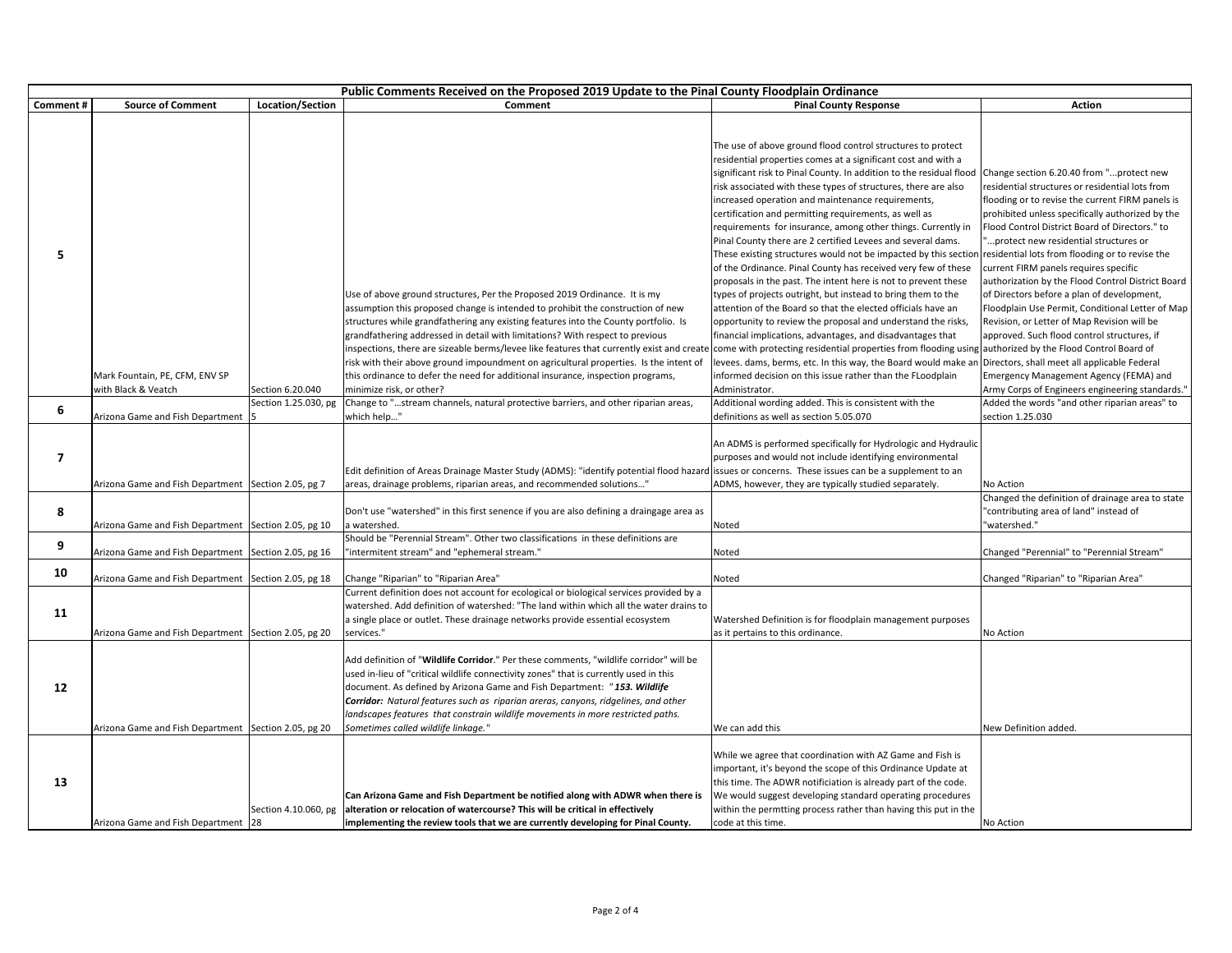|          | Public Comments Received on the Proposed 2019 Update to the Pinal County Floodplain Ordinance |                      |                                                                                                                                                                                                                                                                                                                                                                                                                                                                                                                                                                                                                                                                                                                                                                                                                                                                                                                                                                                                                                                                                                                                                                                                                                                                                                                                                                                                                                                                                                                                                                                                                                                                                                                                                                                                                                                                                                                                                                                                                                                     |                                                                                                                                                                                                                                                                                                                                                                                                                                                                                                                                                                                                                                                                                                                                                                                                                                                                                                                                                                                                                                                                                                                                                                                             |                                                                                                                                                                                                                                                                                                                                                                                                                                                                                                                                                                                                                                                                                                                                                                                       |  |
|----------|-----------------------------------------------------------------------------------------------|----------------------|-----------------------------------------------------------------------------------------------------------------------------------------------------------------------------------------------------------------------------------------------------------------------------------------------------------------------------------------------------------------------------------------------------------------------------------------------------------------------------------------------------------------------------------------------------------------------------------------------------------------------------------------------------------------------------------------------------------------------------------------------------------------------------------------------------------------------------------------------------------------------------------------------------------------------------------------------------------------------------------------------------------------------------------------------------------------------------------------------------------------------------------------------------------------------------------------------------------------------------------------------------------------------------------------------------------------------------------------------------------------------------------------------------------------------------------------------------------------------------------------------------------------------------------------------------------------------------------------------------------------------------------------------------------------------------------------------------------------------------------------------------------------------------------------------------------------------------------------------------------------------------------------------------------------------------------------------------------------------------------------------------------------------------------------------------|---------------------------------------------------------------------------------------------------------------------------------------------------------------------------------------------------------------------------------------------------------------------------------------------------------------------------------------------------------------------------------------------------------------------------------------------------------------------------------------------------------------------------------------------------------------------------------------------------------------------------------------------------------------------------------------------------------------------------------------------------------------------------------------------------------------------------------------------------------------------------------------------------------------------------------------------------------------------------------------------------------------------------------------------------------------------------------------------------------------------------------------------------------------------------------------------|---------------------------------------------------------------------------------------------------------------------------------------------------------------------------------------------------------------------------------------------------------------------------------------------------------------------------------------------------------------------------------------------------------------------------------------------------------------------------------------------------------------------------------------------------------------------------------------------------------------------------------------------------------------------------------------------------------------------------------------------------------------------------------------|--|
| Comment# | <b>Source of Comment</b>                                                                      | Location/Section     | Comment                                                                                                                                                                                                                                                                                                                                                                                                                                                                                                                                                                                                                                                                                                                                                                                                                                                                                                                                                                                                                                                                                                                                                                                                                                                                                                                                                                                                                                                                                                                                                                                                                                                                                                                                                                                                                                                                                                                                                                                                                                             | <b>Pinal County Response</b>                                                                                                                                                                                                                                                                                                                                                                                                                                                                                                                                                                                                                                                                                                                                                                                                                                                                                                                                                                                                                                                                                                                                                                | <b>Action</b>                                                                                                                                                                                                                                                                                                                                                                                                                                                                                                                                                                                                                                                                                                                                                                         |  |
|          |                                                                                               |                      | Please add references to other Pinal County planning documents. Change to "with                                                                                                                                                                                                                                                                                                                                                                                                                                                                                                                                                                                                                                                                                                                                                                                                                                                                                                                                                                                                                                                                                                                                                                                                                                                                                                                                                                                                                                                                                                                                                                                                                                                                                                                                                                                                                                                                                                                                                                     |                                                                                                                                                                                                                                                                                                                                                                                                                                                                                                                                                                                                                                                                                                                                                                                                                                                                                                                                                                                                                                                                                                                                                                                             |                                                                                                                                                                                                                                                                                                                                                                                                                                                                                                                                                                                                                                                                                                                                                                                       |  |
|          |                                                                                               |                      | the Pinal County Comprehensive Plan (2009), Pinal County Open Space and Trails                                                                                                                                                                                                                                                                                                                                                                                                                                                                                                                                                                                                                                                                                                                                                                                                                                                                                                                                                                                                                                                                                                                                                                                                                                                                                                                                                                                                                                                                                                                                                                                                                                                                                                                                                                                                                                                                                                                                                                      |                                                                                                                                                                                                                                                                                                                                                                                                                                                                                                                                                                                                                                                                                                                                                                                                                                                                                                                                                                                                                                                                                                                                                                                             |                                                                                                                                                                                                                                                                                                                                                                                                                                                                                                                                                                                                                                                                                                                                                                                       |  |
| 14       |                                                                                               | Section 5.05.070, pg | Master Plan (2007), and Pinal County Development Services Code (2018), Pinal County                                                                                                                                                                                                                                                                                                                                                                                                                                                                                                                                                                                                                                                                                                                                                                                                                                                                                                                                                                                                                                                                                                                                                                                                                                                                                                                                                                                                                                                                                                                                                                                                                                                                                                                                                                                                                                                                                                                                                                 |                                                                                                                                                                                                                                                                                                                                                                                                                                                                                                                                                                                                                                                                                                                                                                                                                                                                                                                                                                                                                                                                                                                                                                                             |                                                                                                                                                                                                                                                                                                                                                                                                                                                                                                                                                                                                                                                                                                                                                                                       |  |
|          | Arizona Game and Fish Department                                                              | 34                   | Flood Control encourages the protection of"                                                                                                                                                                                                                                                                                                                                                                                                                                                                                                                                                                                                                                                                                                                                                                                                                                                                                                                                                                                                                                                                                                                                                                                                                                                                                                                                                                                                                                                                                                                                                                                                                                                                                                                                                                                                                                                                                                                                                                                                         | We can add these references                                                                                                                                                                                                                                                                                                                                                                                                                                                                                                                                                                                                                                                                                                                                                                                                                                                                                                                                                                                                                                                                                                                                                                 | Added additional references.                                                                                                                                                                                                                                                                                                                                                                                                                                                                                                                                                                                                                                                                                                                                                          |  |
| 15       |                                                                                               | Section 5.05.070, pg | Replace term "critical widlife linkage zone" with "wildlife corridor." Shuld read, "and                                                                                                                                                                                                                                                                                                                                                                                                                                                                                                                                                                                                                                                                                                                                                                                                                                                                                                                                                                                                                                                                                                                                                                                                                                                                                                                                                                                                                                                                                                                                                                                                                                                                                                                                                                                                                                                                                                                                                             |                                                                                                                                                                                                                                                                                                                                                                                                                                                                                                                                                                                                                                                                                                                                                                                                                                                                                                                                                                                                                                                                                                                                                                                             |                                                                                                                                                                                                                                                                                                                                                                                                                                                                                                                                                                                                                                                                                                                                                                                       |  |
|          | Arizona Game and Fish Department                                                              | 134                  | fissure zones, areas of steep slope, and <b>wildlife corridors</b> ."                                                                                                                                                                                                                                                                                                                                                                                                                                                                                                                                                                                                                                                                                                                                                                                                                                                                                                                                                                                                                                                                                                                                                                                                                                                                                                                                                                                                                                                                                                                                                                                                                                                                                                                                                                                                                                                                                                                                                                               | We can add this                                                                                                                                                                                                                                                                                                                                                                                                                                                                                                                                                                                                                                                                                                                                                                                                                                                                                                                                                                                                                                                                                                                                                                             | Section Changed                                                                                                                                                                                                                                                                                                                                                                                                                                                                                                                                                                                                                                                                                                                                                                       |  |
| 16       | Arizona Game and Fish Department                                                              | Section 5.05.070, pg | What does "special consideration during the development design process mean"? Is<br>there a consultation process for these special considerations? If AGFD would like to be developing standard operating procedures within the<br>ntegrated into this process as part of our on-going efforts with the Pinal County<br>iparian area mapping tool.                                                                                                                                                                                                                                                                                                                                                                                                                                                                                                                                                                                                                                                                                                                                                                                                                                                                                                                                                                                                                                                                                                                                                                                                                                                                                                                                                                                                                                                                                                                                                                                                                                                                                                  | The intent of this section is to encourage land developers to<br>consider impacts to environmentally sensitive areas as it<br>pertains to the natural and beneficial functions of the<br>floodplain. It's important to note that a naturally functioning<br>floodplain may offer benefits to developers that could be on<br>par with a constructed floodplain when all things are<br>considered. While there are no specific requirements here, any<br>land developers would need to consult with other agencies as<br>required by their respective codes and regulations in addition<br>to adhering to the referenced plans that have been adopted by<br>the Pinal County Board of Supervisors. We would suggest<br>permtting process rather than having this put in the code at<br>this time.                                                                                                                                                                                                                                                                                                                                                                                             | No Action                                                                                                                                                                                                                                                                                                                                                                                                                                                                                                                                                                                                                                                                                                                                                                             |  |
|          |                                                                                               | Section 6.20.050, pg |                                                                                                                                                                                                                                                                                                                                                                                                                                                                                                                                                                                                                                                                                                                                                                                                                                                                                                                                                                                                                                                                                                                                                                                                                                                                                                                                                                                                                                                                                                                                                                                                                                                                                                                                                                                                                                                                                                                                                                                                                                                     |                                                                                                                                                                                                                                                                                                                                                                                                                                                                                                                                                                                                                                                                                                                                                                                                                                                                                                                                                                                                                                                                                                                                                                                             |                                                                                                                                                                                                                                                                                                                                                                                                                                                                                                                                                                                                                                                                                                                                                                                       |  |
| 17       | Arizona Game and Fish Department                                                              | 39                   | subject to flooding"                                                                                                                                                                                                                                                                                                                                                                                                                                                                                                                                                                                                                                                                                                                                                                                                                                                                                                                                                                                                                                                                                                                                                                                                                                                                                                                                                                                                                                                                                                                                                                                                                                                                                                                                                                                                                                                                                                                                                                                                                                | Noted                                                                                                                                                                                                                                                                                                                                                                                                                                                                                                                                                                                                                                                                                                                                                                                                                                                                                                                                                                                                                                                                                                                                                                                       | Change made                                                                                                                                                                                                                                                                                                                                                                                                                                                                                                                                                                                                                                                                                                                                                                           |  |
| 18       |                                                                                               | Section 6.20.050, pg |                                                                                                                                                                                                                                                                                                                                                                                                                                                                                                                                                                                                                                                                                                                                                                                                                                                                                                                                                                                                                                                                                                                                                                                                                                                                                                                                                                                                                                                                                                                                                                                                                                                                                                                                                                                                                                                                                                                                                                                                                                                     | This is separate issue and goes beyond the the scope of this                                                                                                                                                                                                                                                                                                                                                                                                                                                                                                                                                                                                                                                                                                                                                                                                                                                                                                                                                                                                                                                                                                                                |                                                                                                                                                                                                                                                                                                                                                                                                                                                                                                                                                                                                                                                                                                                                                                                       |  |
|          | Arizona Game and Fish Department                                                              | 39                   | Change to "and location of riparian areas and all facilities proposed to alleviate"                                                                                                                                                                                                                                                                                                                                                                                                                                                                                                                                                                                                                                                                                                                                                                                                                                                                                                                                                                                                                                                                                                                                                                                                                                                                                                                                                                                                                                                                                                                                                                                                                                                                                                                                                                                                                                                                                                                                                                 | ordinance.                                                                                                                                                                                                                                                                                                                                                                                                                                                                                                                                                                                                                                                                                                                                                                                                                                                                                                                                                                                                                                                                                                                                                                                  | No Action                                                                                                                                                                                                                                                                                                                                                                                                                                                                                                                                                                                                                                                                                                                                                                             |  |
| 19       |                                                                                               |                      | The first comment is pertaining to the "Flood Control Structures: (levees, dams, dikes,<br>berms, embankments)" as defined in the proposed ordinance. For simplicity, we have<br>referred to these structures as levee or levee-like in this letter. To complete the<br>proposed ordinance review, we also reviewed similar levee related policy by the major<br>counties in Arizona including Maricopa, Pima, Yavapai, and Mohave. Note, none of<br>these counties prohibit levees or levee-like structures. They all recommend the levees<br>be designed using sound engineering practices, and that if needed, FEMA floodplain<br>and levee design guidelines should be followed including the CLOMR and LOMR<br>processes.<br>Please realize if the proposed ordinance is approved, the County and the Board of<br>Supervisors may be constantly dealing with appeals for their approval of the<br>evee/leveelike structures. We have seen hundreds of levee-like structures whether<br>they are a simple roadway embankment to go over railroad or other cross road or<br>canal or simply trying to meet the traffic related design issues. Numerous culverts and<br>bridge crossings also create levee-like structures and may fall into the County's<br>proposed levee policy. These types of embankments typically create a ponding or<br>backwater and may fall into the proposed levee policy also and create a huge<br>bureaucracy for the approval process. We are not sure the Board is aware of these<br>critical issues. Clarification is needed if the County will be regulating the levee-like<br>structures by ADOT and the railroads. If you are concerned about the levee<br>maintenance issues, that burden should be placed on the City or Town dealing with th<br>evee/levee like structure issues. We appreciate this opportunity to provide our<br>comments. We also urge you to get feedback from the local cities, communities,<br>County's different departments (mainly street and traffic) as well as the development | The use of above ground flood control structures to protect<br>residential properties comes at a significant cost and with a<br>significant risk to Pinal County. In addition to the residual flood<br>risk associated with these types of structures, there are also<br>increased operation and maintenance requirements,<br>certification and permitting requirements, as well as<br>requirements for insurance, among other things. Currently in<br>Pinal County there are 2 certified Levees and several dams.<br>These existing structures would not be impacted by this sectior<br>of the Ordinance. Pinal County has received very few of these<br>proposals in the past. The intent here is not to prevent these<br>types of projects outright, but instead to bring them to the<br>attention of the Board so that the elected officials have an<br>opportunity to review the proposal and understand the risks,<br>e financial implications, advantages, and disadvantages that<br>come with protecting residential properties from flooding using<br>levees. dams, berms, etc. In this way, the Board would make an<br>informed decision on this issue rather than the FLoodplain | Change section 6.20.40 from "protect new<br>residential structures or residential lots from<br>flooding or to revise the current FIRM panels is<br>prohibited unless specifically authorized by the<br>Flood Control District Board of Directors." to<br>protect new residential structures or<br>residential lots from flooding or to revise the<br>current FIRM panels requires specific<br>authorization by the Flood Control District Board<br>of Directors before a plan of development,<br>Floodplain Use Permit, Conditional Letter of Map<br>Revision, or Letter of Map Revision will be<br>approved. Such flood control structures, if<br>authorized by the Flood Control Board of<br>Directors, shall meet all applicable Federal<br>Emergency Management Agency (FEMA) and |  |
|          | Wood/Patel & Associates                                                                       | Section 6.20.040     | communities. I am sure you may hear similar comments from the various groups.                                                                                                                                                                                                                                                                                                                                                                                                                                                                                                                                                                                                                                                                                                                                                                                                                                                                                                                                                                                                                                                                                                                                                                                                                                                                                                                                                                                                                                                                                                                                                                                                                                                                                                                                                                                                                                                                                                                                                                       | Administrator.                                                                                                                                                                                                                                                                                                                                                                                                                                                                                                                                                                                                                                                                                                                                                                                                                                                                                                                                                                                                                                                                                                                                                                              | Army Corps of Engineers engineering standards."                                                                                                                                                                                                                                                                                                                                                                                                                                                                                                                                                                                                                                                                                                                                       |  |